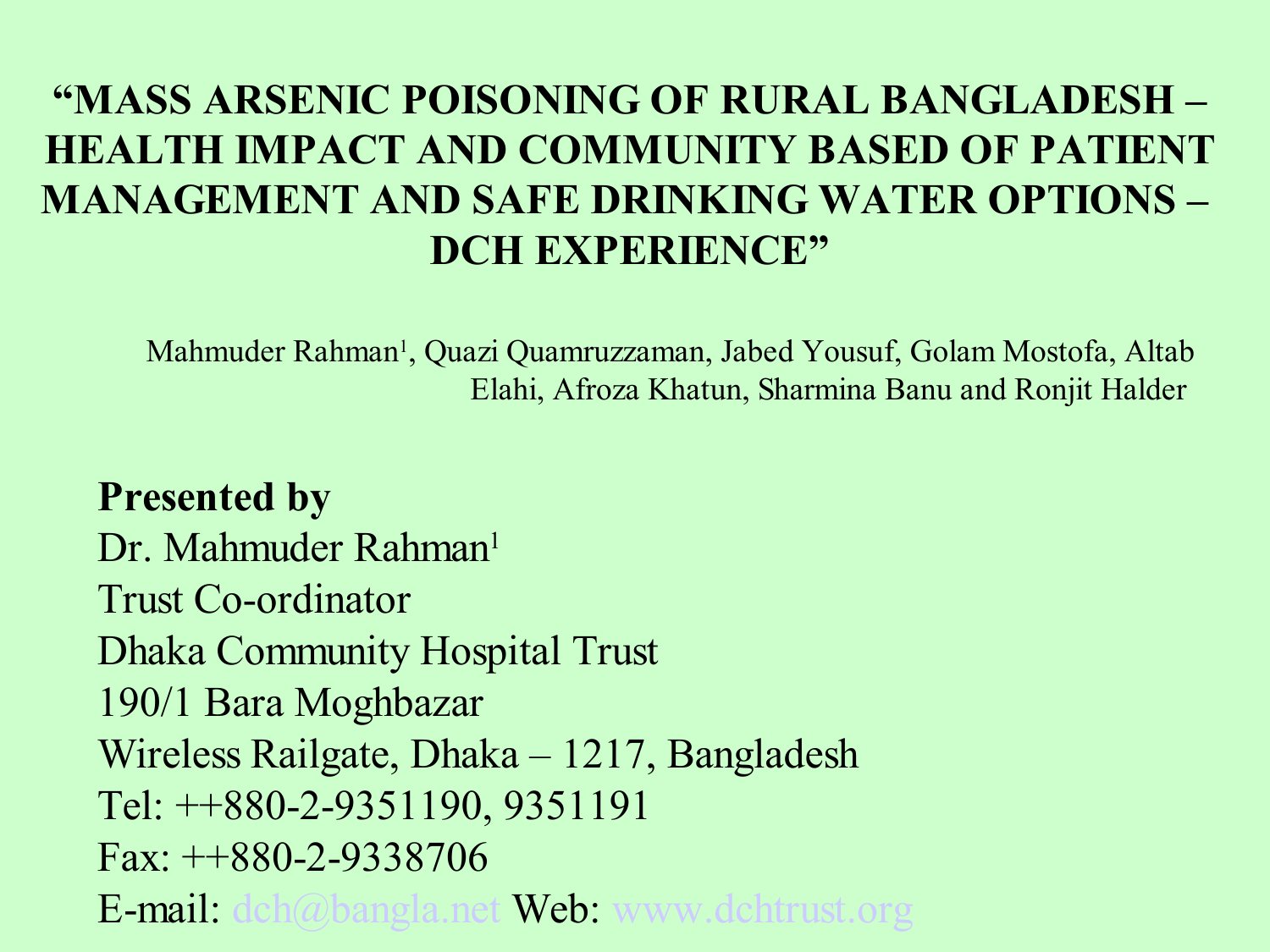#### **OPENING COMMENTS**

The purpose of this presentation is to highlight and share some of the important field experiences that Dhaka Community Hospital observed and learned while dealing with arsenic affected villagers and implementing various safe water options. This paper further highlights the impending calamity of arsenic contaminated water on food chain and soil.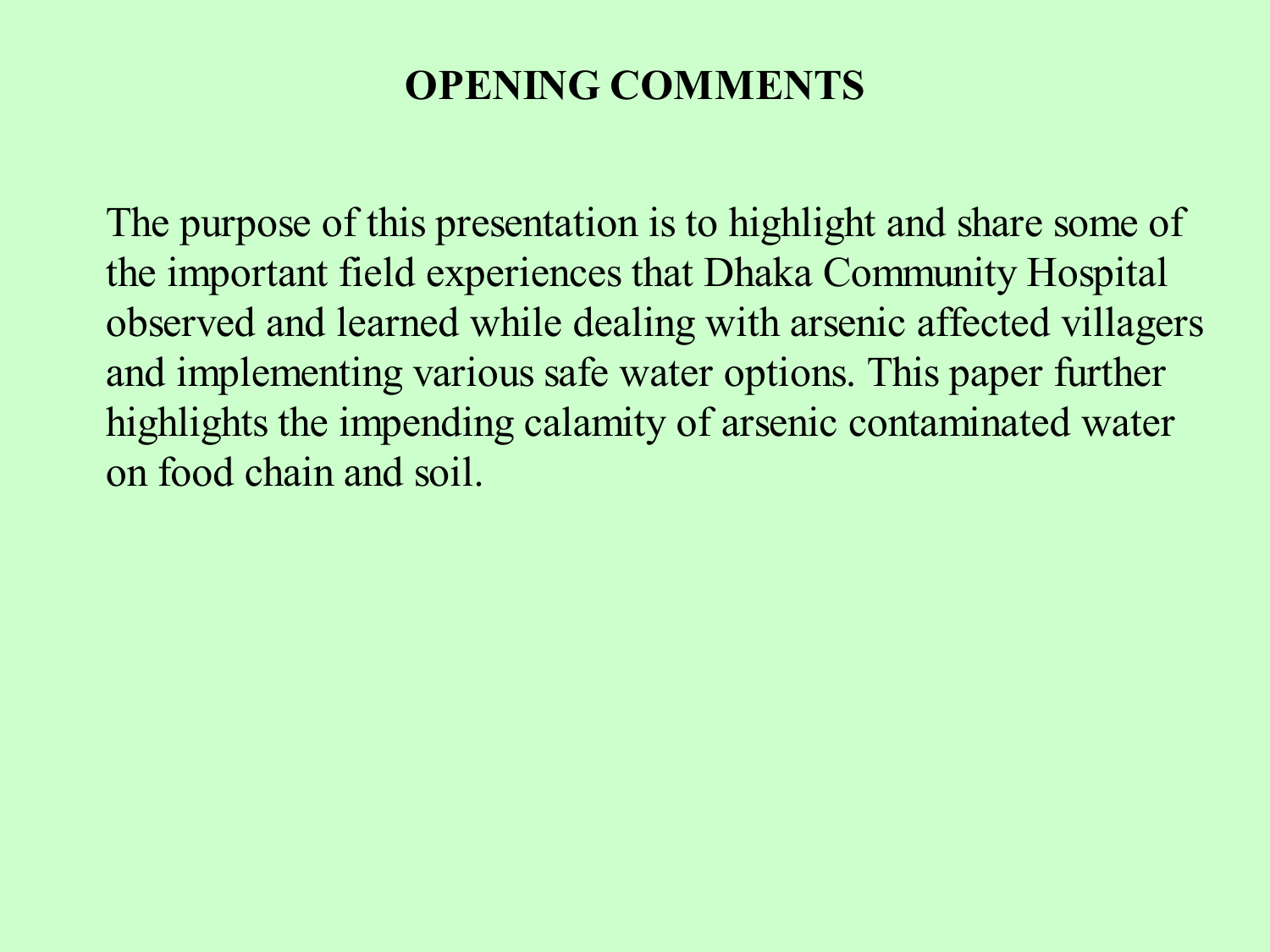### **BANGLADESH SCENARIO**

- 147,450 Square Kilometer
- 906 persons per Square Kilometer



#### Bangladesh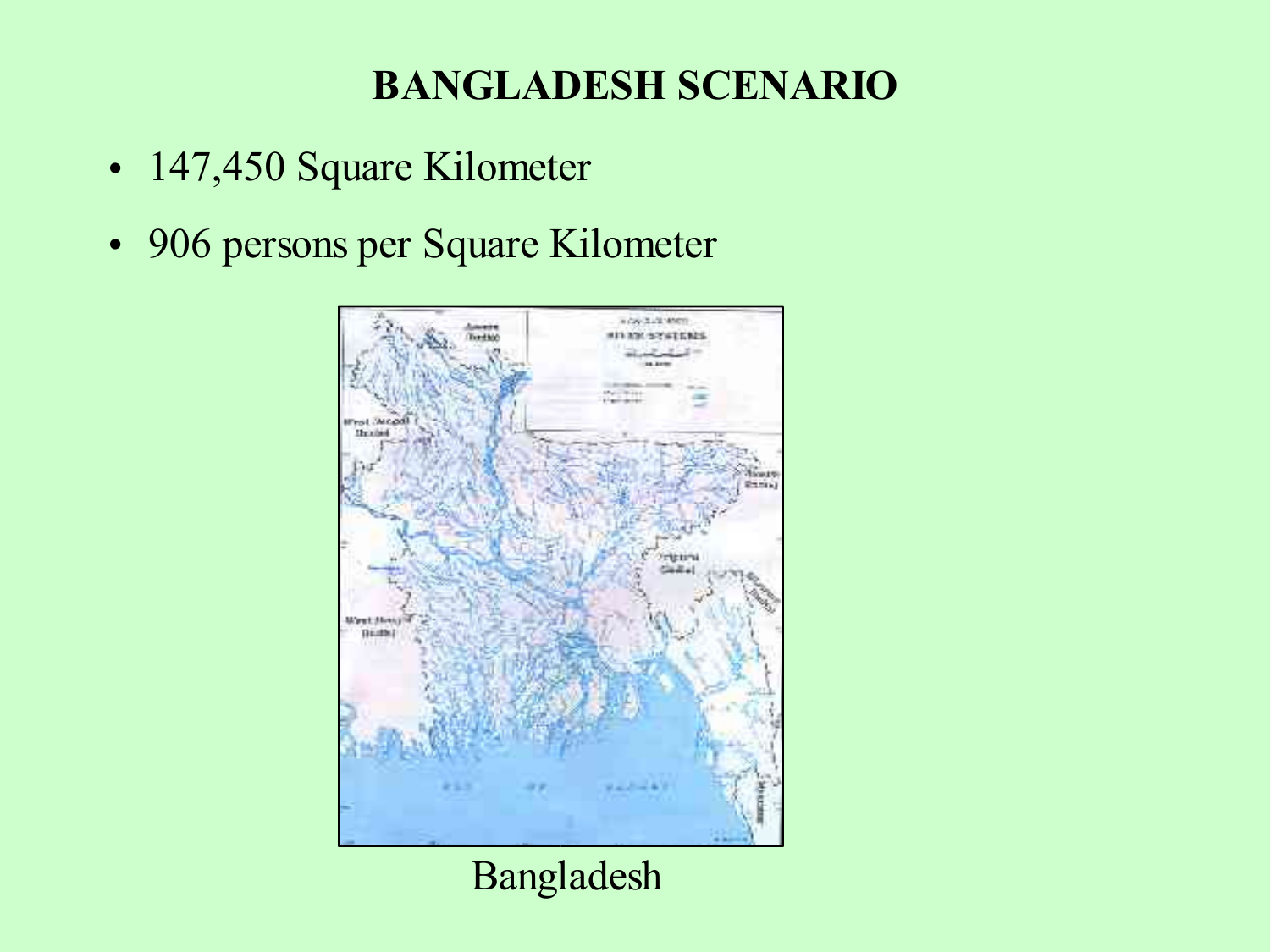#### **WATER SOURCES**

- 30000 miles of major river and many thousands of canals Criss-crossing the country.
- Thousands and thousands of water bodies like ponds, lakes and lagoons.
- Thousand years culture of Dug-well for drinking and household use.
- Annual Rainfall 2000mm to 2500mm/Year.
- Easy availability of ground aquifer water in most of the areas (in wet seasons).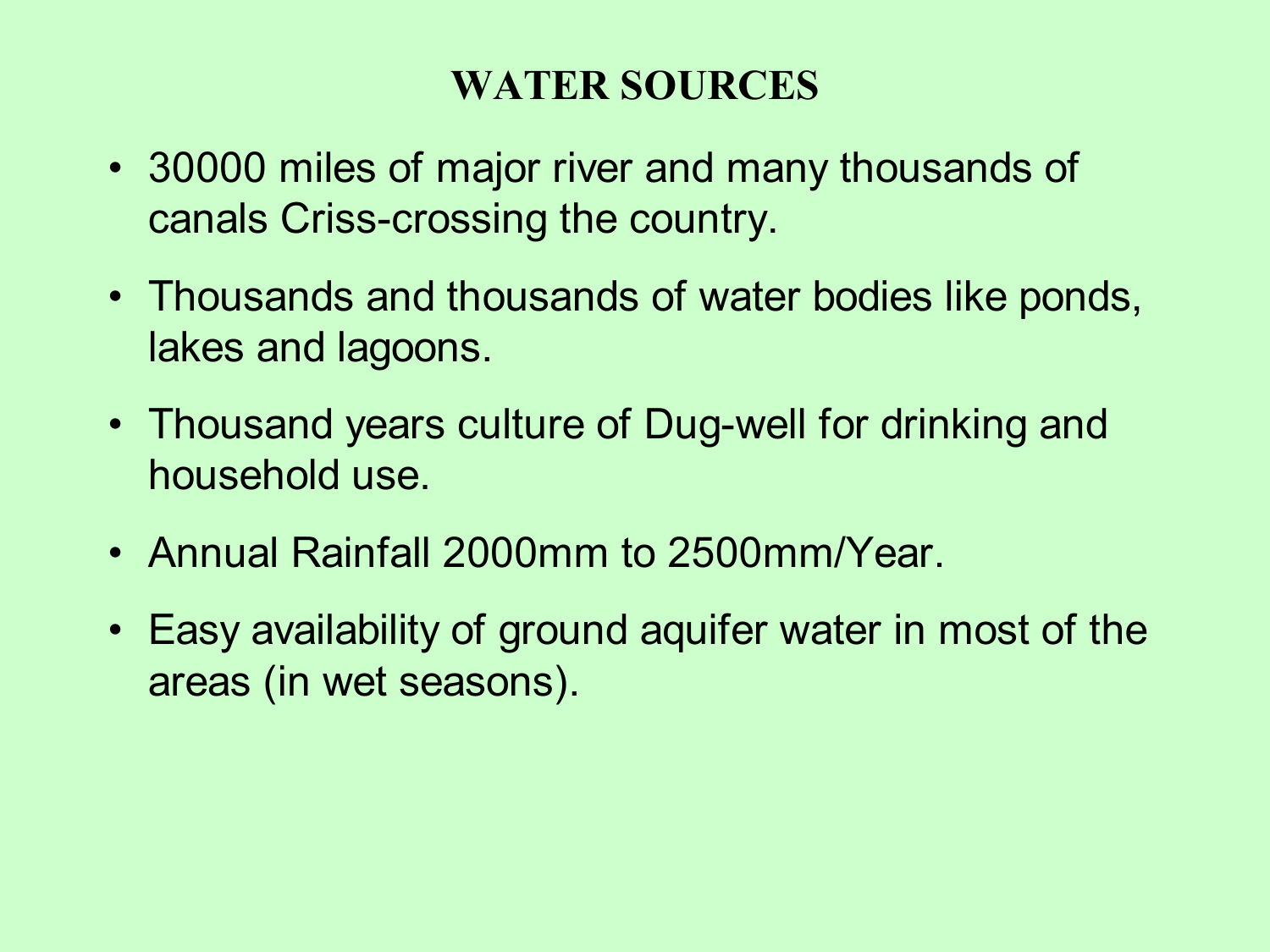#### **PROBLEM STATEMENT**

- Increase population, demand of land use leads to pollution encroachment and reduction of water bodies (Rivers, Lagoons, Ponds and Canals).
- Large scale withdrawal from rivers by upstream countries making surface water scarcity in dry season (Nov – April).
- Leads to further drying up of canals and tributaries fed by mother rivers.
- Ever increasing demand leads to large scale extraction of Groundwater.
- Reduction of water table and poor recharge of deeper aquifer.
- Arsenic in drinking and cooking water.
- Food chain and soil contamination emerging as mega calamity.



Dried River



Dried Lagoon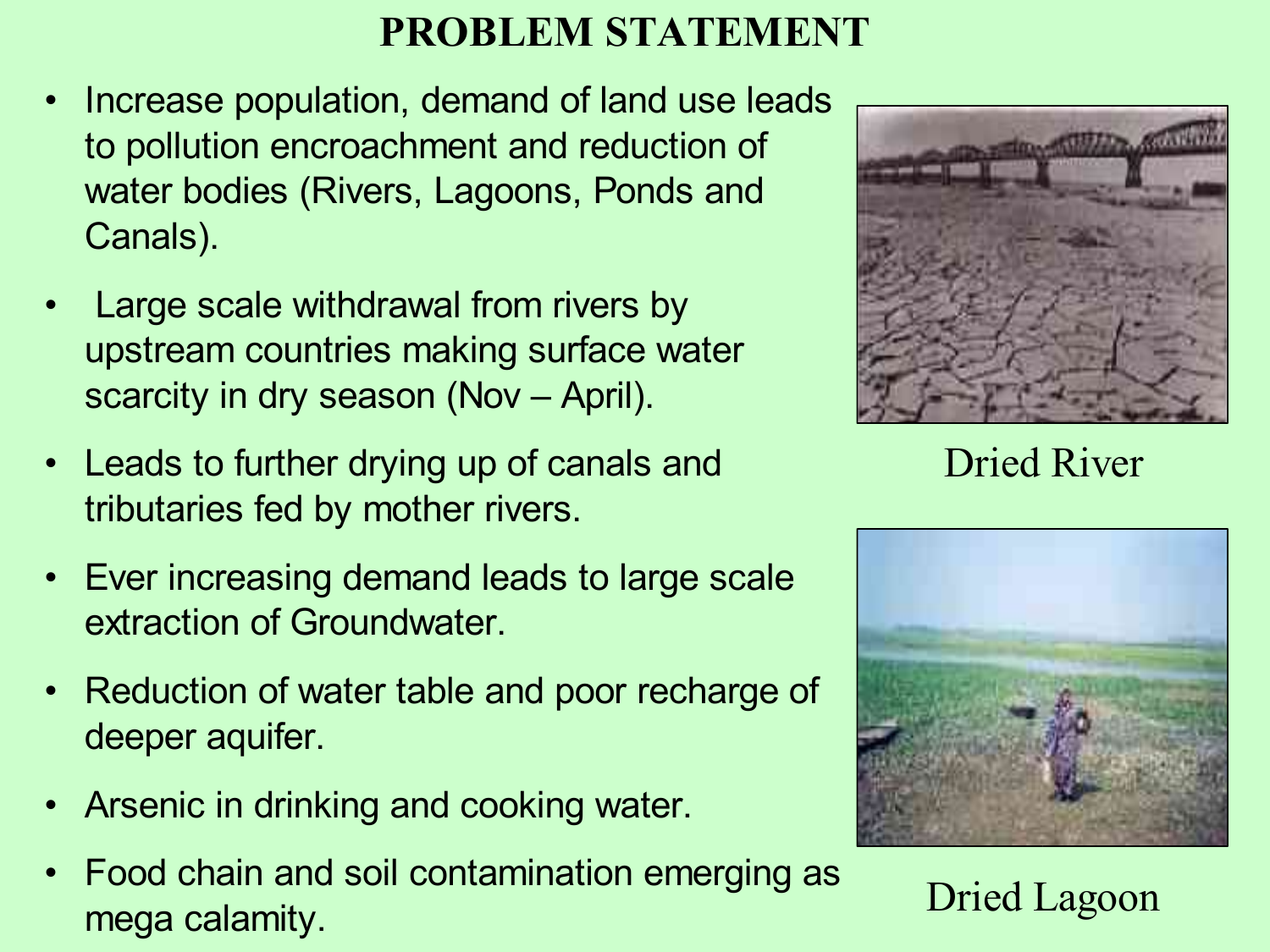#### **WATER USE PATTERN OF BANGLADESH**

- 90% Groundwater extracted is used for irrigation and extraction is increasing every year as surface water bodies are drying up due to neglect and encroachment
- Only 5% 10% Groundwater for drinking, domestic and industrial use.
- Major non-consumptive surface water use are for fisheries, communication and salinity management.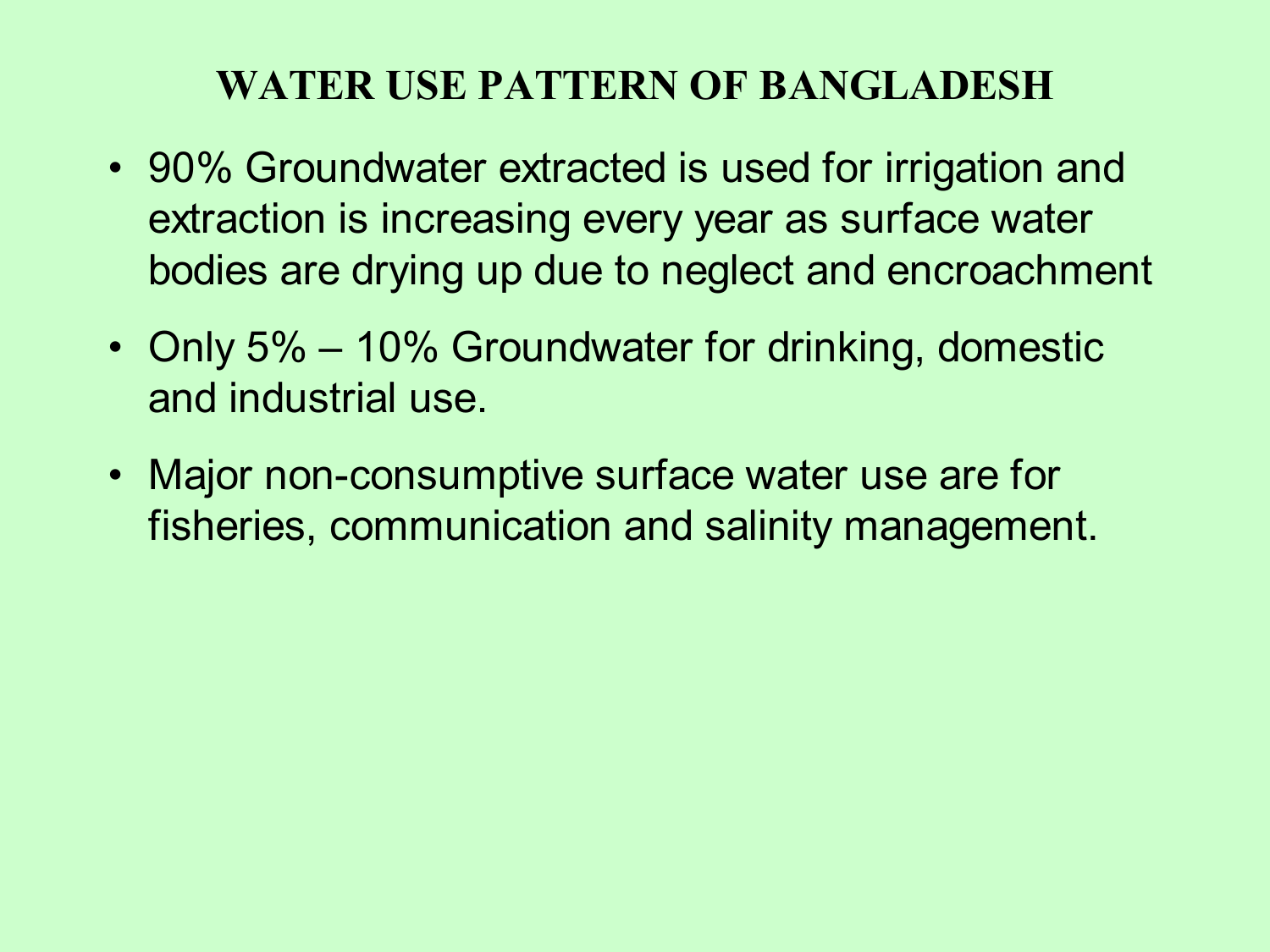# **MAGNITUDE OF UNPRECEDENTED HEALTH DISASTER FACING MANKIND DUE TO GROUNDWATER ARSENIC CONTAMINATION**

•Ganges – Brammaputra Delta alone is risking more than 100 million of People of Bangladesh, India and Nepal.

• In Bangladesh above 20-30 million are affected and 60 to 70 millions are at risk.

•Thousands are suffering from "Arsenicosis" and a large number will die from it (1 in 10 may die from arsenic related disorder as experts suggested) No National Prevalence Survey in conducted.

• There is no known cure except arsenic free safe water.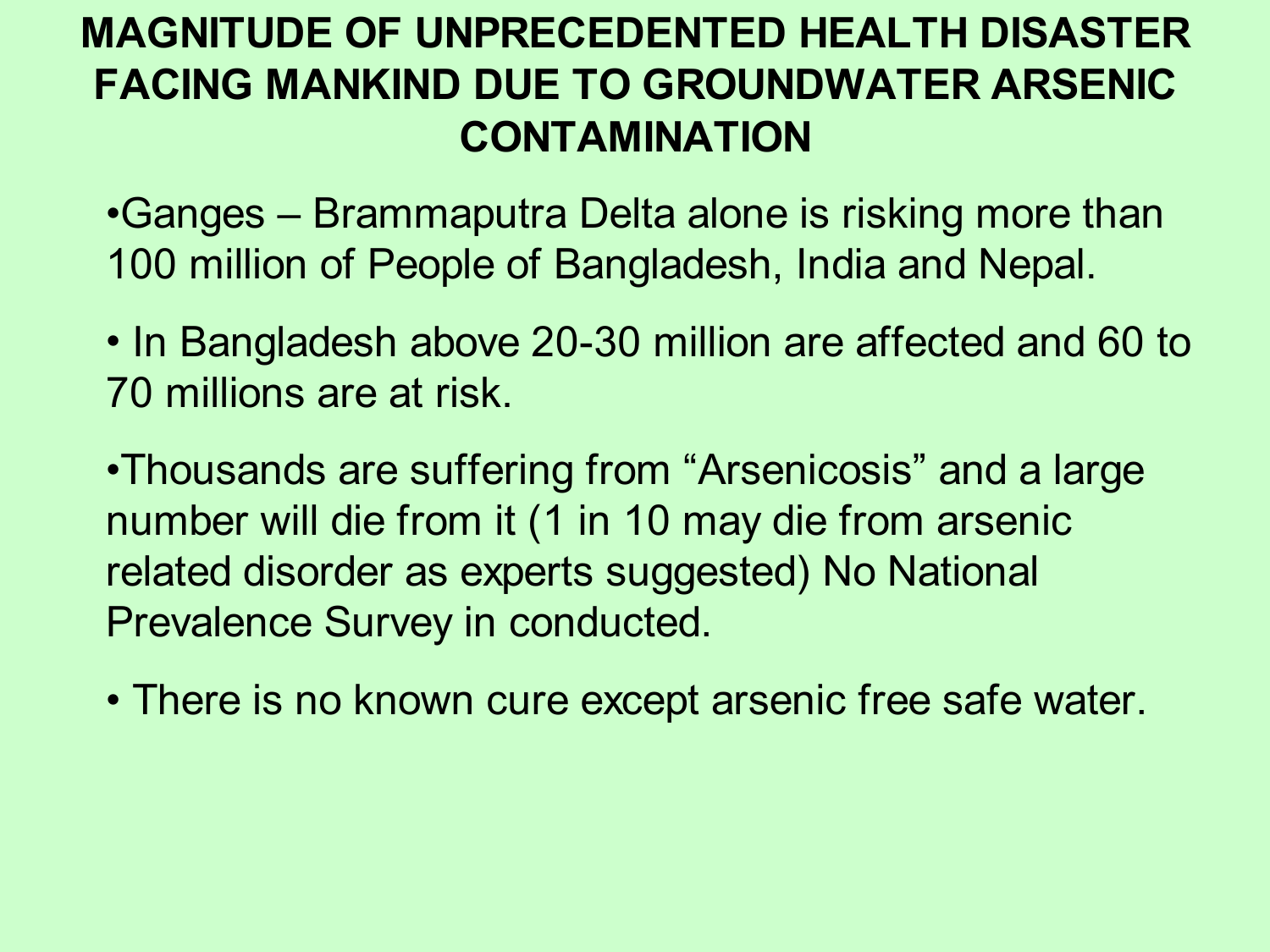#### **HIGHLIGHTING DHAKA COMMUNITY HOSPITAL INVOLVEMENT WITH THIS NATIONAL CALAMITY**

- First in-depth survey by DCH 1998. 500 Villages in 29 District (Random selection in highly affected areas)
- Total 8,18,924 people examined and thousands are diagnosed with skin and other health problems.
- Out of 62782 Tube-wells, 52% Tube-wells arsenic level above 0.05mg per liter by field kits (WHO standard 0.01mg per liter).
- Another Study suggest
- Tested 1,45,000 Tube-wells in India, and 52,000 Tube-well in Bangladesh
- 48.7% above 10ppb,  $23.8\%$  above 50ppb; Bangladesh  $-43\%$  above 10ppb and 30% above 50ppb
- 133,000 people screened for skin pigmentation in India 9.83% positive (in affected areas)
- Bangladesh ratio 19,000 screened for skin problems 19.8% positive (in affected areas)
- Repeated measurement of Tube-well water between 3 to 7 years suggest increase in arsenic concentration.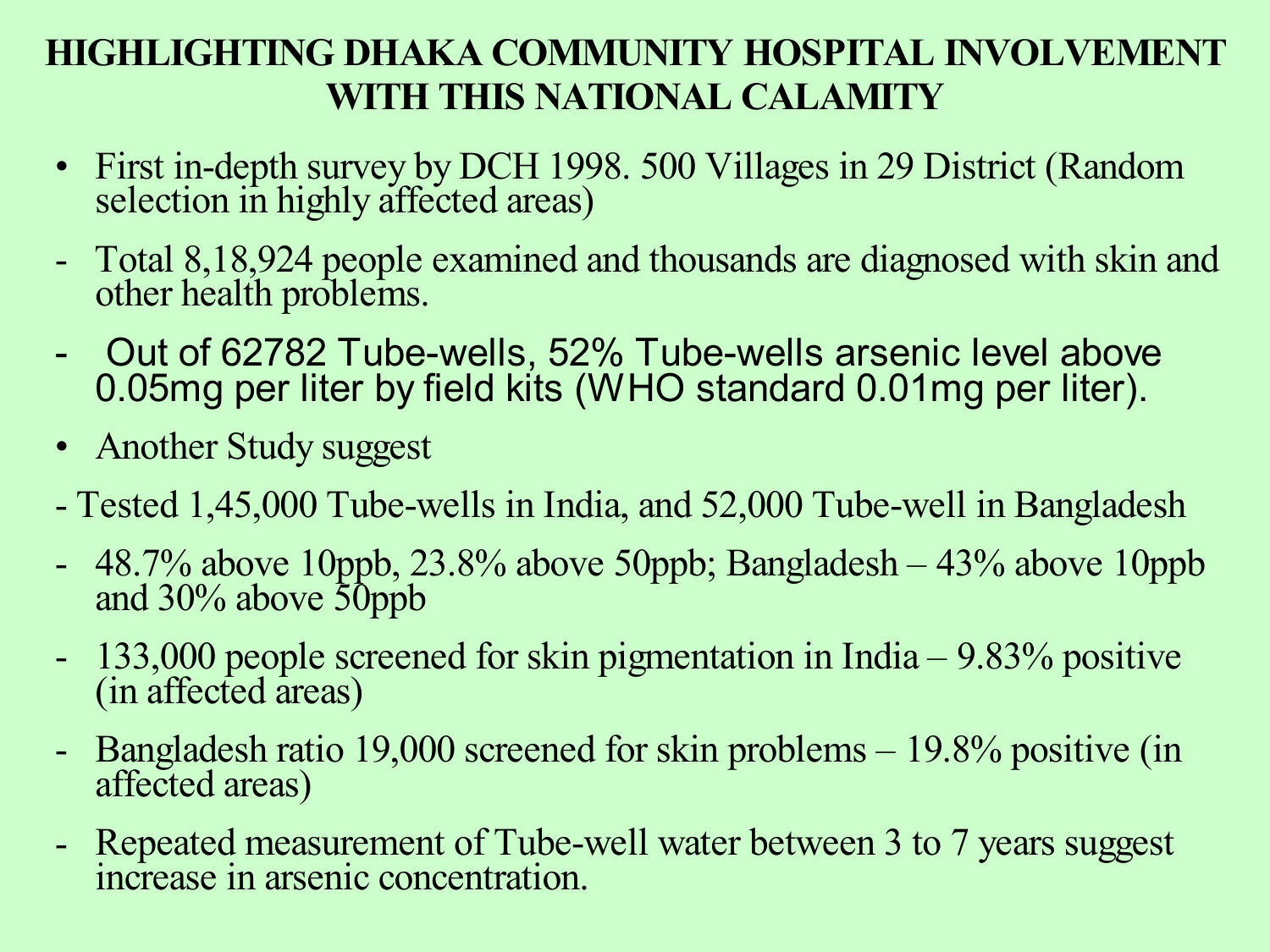## **HIGHLIGHTS OF SIX INTERNATIONAL CONFERENCES AT DCH**

- In 1998 Arsenic Contamination is Hydrogeological problem and it is only the tip of the iceberg
- Community sustainable safe water options and long-term water management policy and affordable use of surface and rainwater
- 2<sup>nd</sup> conference '1998-1999'- The problem of Arsenic pollution grown beyond drinking water
- 3<sup>rd</sup> Conference '2002' need for Uniform arsenicosis case definition and Management Protocol.
- 4<sup>th</sup> Conference asked to implement a national policy and action plan
- 5<sup>th</sup> Conference '2004' Concern regarding indiscriminate installation of Tube-well and monitoring of all deep tub-wells since 1997 and also expressed concern regarding arsenic removal filters without proper scientific evaluation, as permanent solution
- 6<sup>th</sup> Conference expressed grave concern regarding the emerging problem of soil and environment pollution and food chain contamination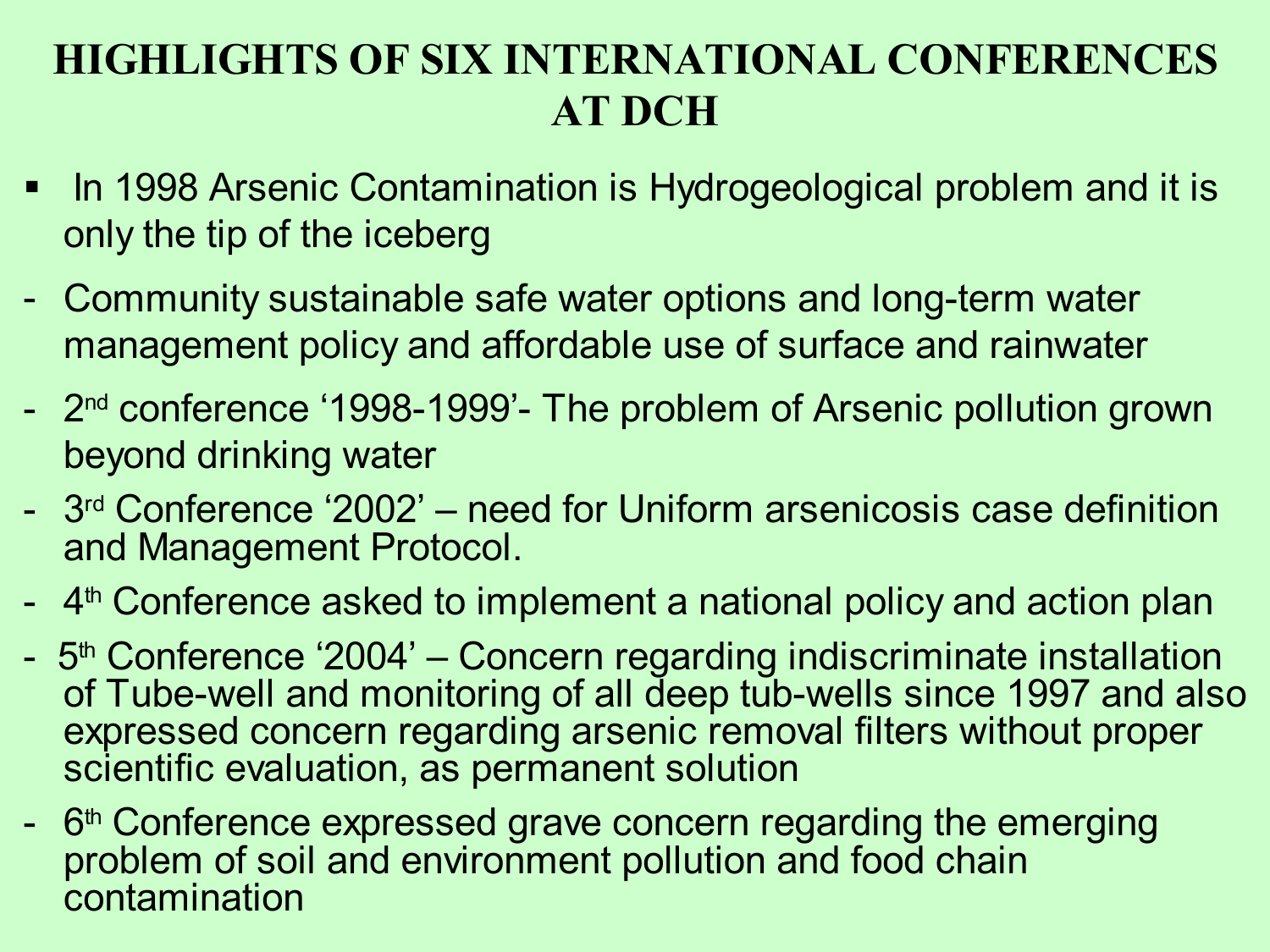### **ALL THESE ACTIVITIES OF DCH PROMOTED ACTION PROGRAMME BY NATIONAL GOVERNMENT AND INTERNATIONAL AGENCIES**

- By 2002 government declared that 30% of Sub-district of Bangladesh the aquifer water highly contaminated with arsenic
- 60 to 70 million people are at risk 20 million are drinking arsenic contaminated water
- Govt. of Bangladesh formed national expert committee on arsenic and who developed National Arsenic Mitigation Policy and Action Plan and approved by the government
- DCH initiated its own Chronic Arsenic Case Management System and started to diagnose and treat case of "Arsenicosis"
- 2002 Government of Bangladesh and DCH presented the case definition and case management protocol in the International Conference and a conference organised by government of Bangladesh
- WHO in 2004 and 2005 discussed and formulated the Case Definition and Management protocol in its regional consultative meeting and published a field guideline in 2005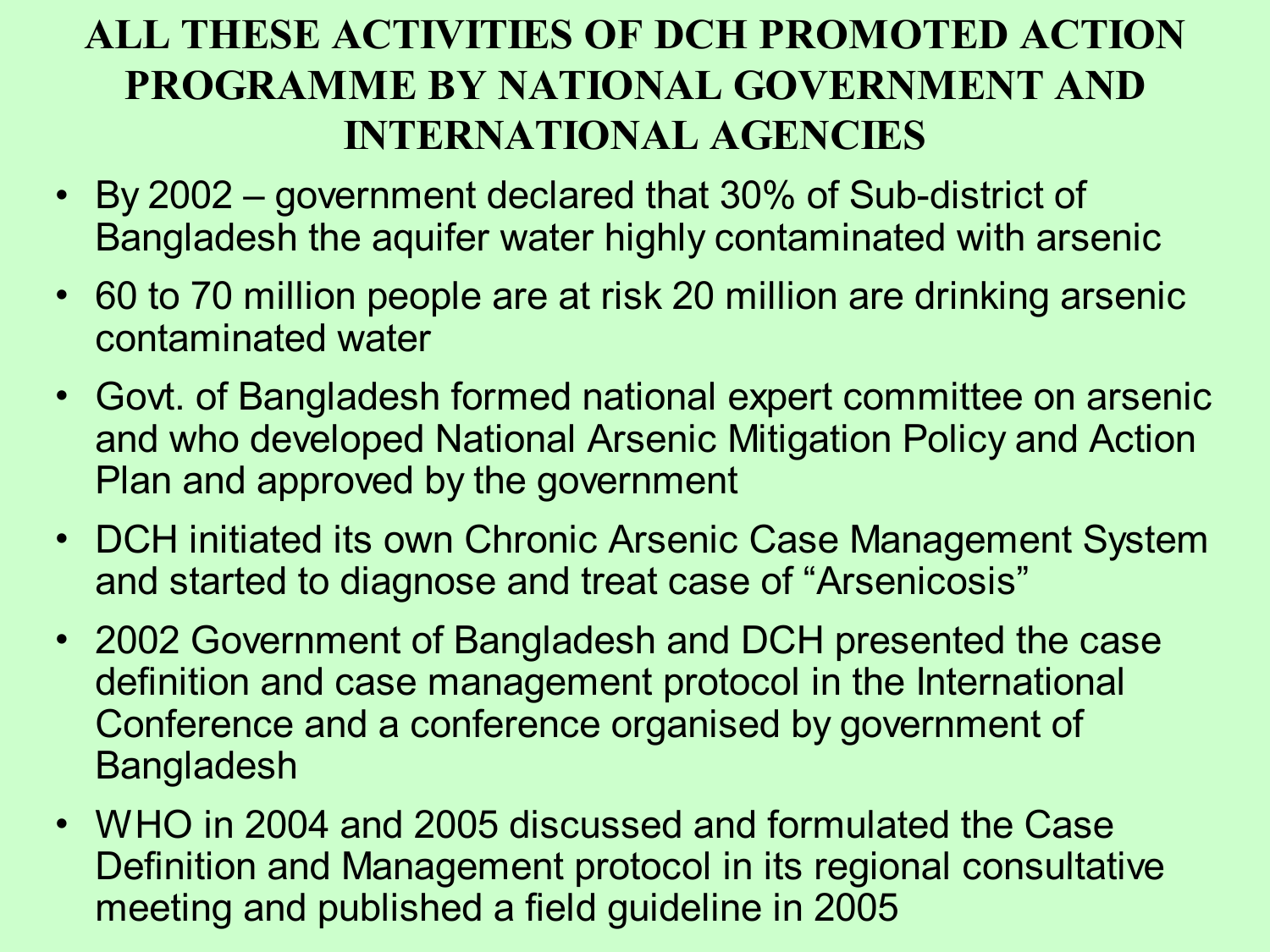## **SOME MAJOR POINTS OF BANGLADESH NATIONAL ARSENIC MITIGATION POLICY**

- Regular monitoring of all tube-well including irrigation wells
- Give preference to surface water over groundwater as water (safe) source
- Capacity at community level for proper installation, operation and management of mitigation options
- Arsenic removal technology shall not be marketed without proper testing and validation from Bangladesh Scientific and Industrial Research Institute and submit the report to panel of experts for verification
- Assess Impact of groundwater withdrawal on deep aquifer
- Guideline to protect arsenic safe aquifer
- Training of all health workers for identify and manage "Arsenicosis" – according to developed protocol.
- Arsenic in ground water used for irrigation may also affect agriculture and food chain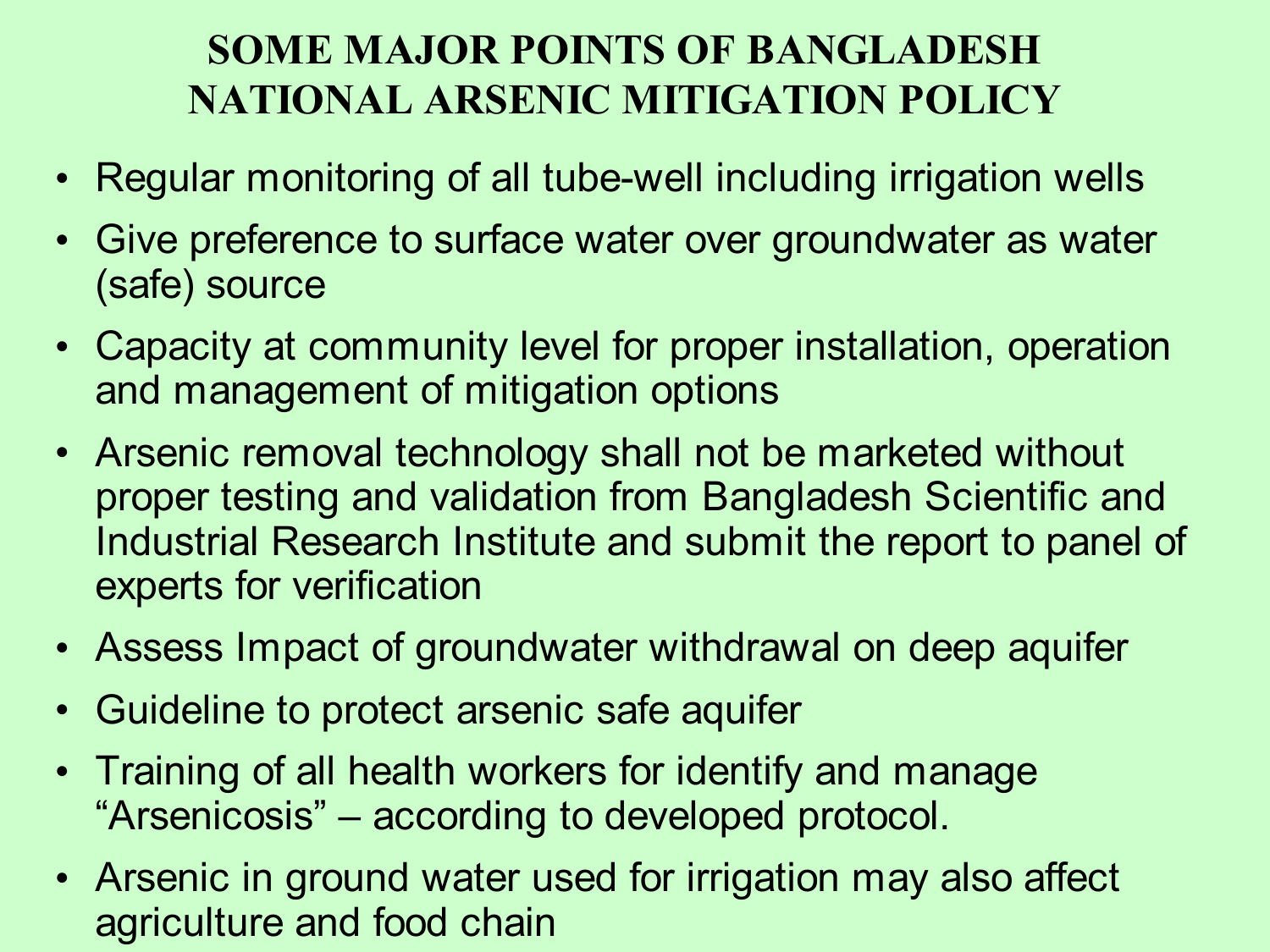# **MITIGATION ACTIVITIES OF DHAKA COMMUNITY HOSPITAL**

- Community Based safe water models using surface, rainwater and Dug-well as sources
- Management of "Arsenicosis" case with free Medical and Surgical Treatment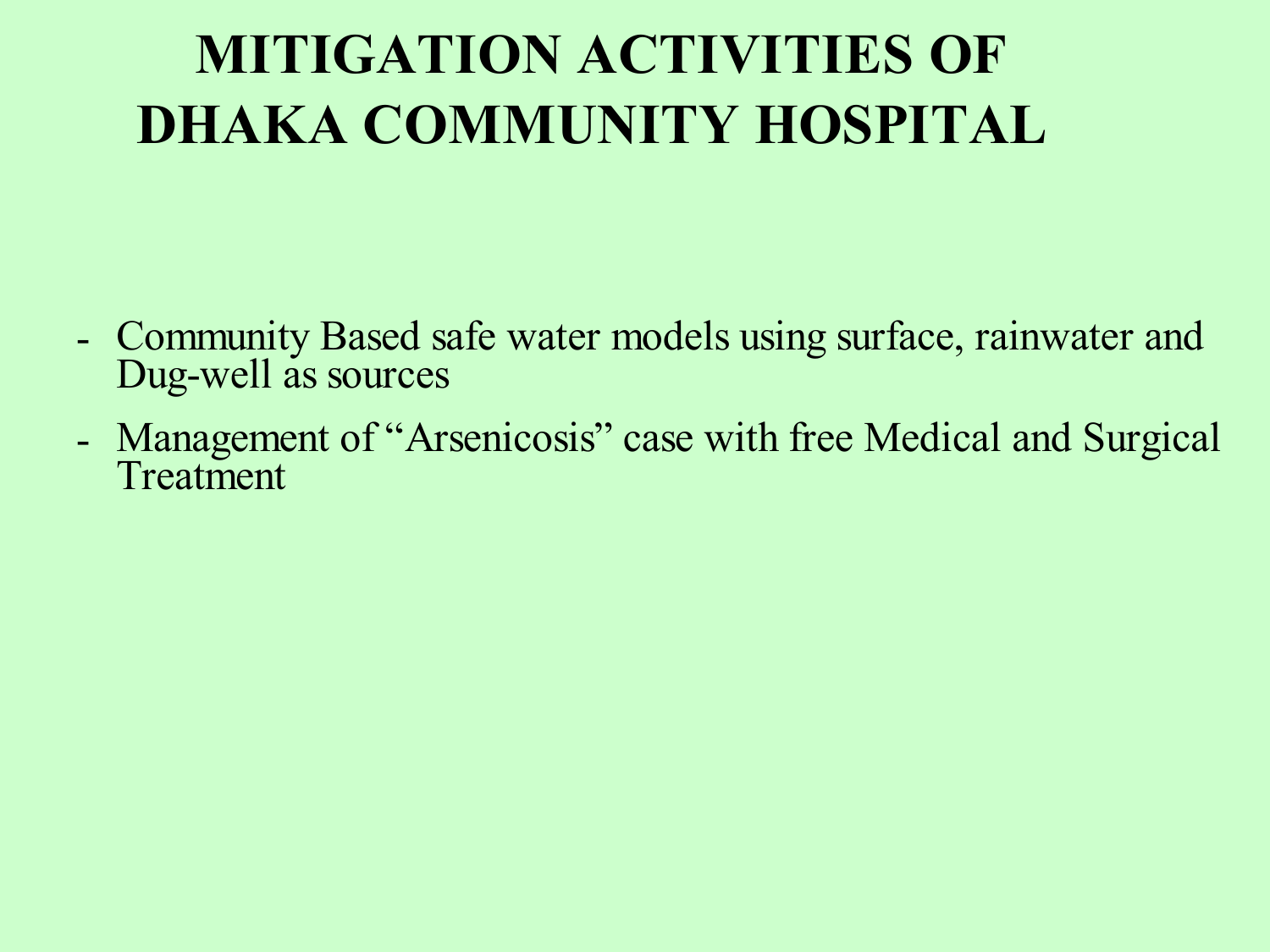# **HEALTH ISSUE**

#### **FACTORS SUGGEST TO AGGRAVATE ARSENICOSIS**

- Type of arsenic and level of exposure
- Body immunity and genetic configuration
- Nutritional status and food habit
- Low hemoglobin level may exacerbate ill effects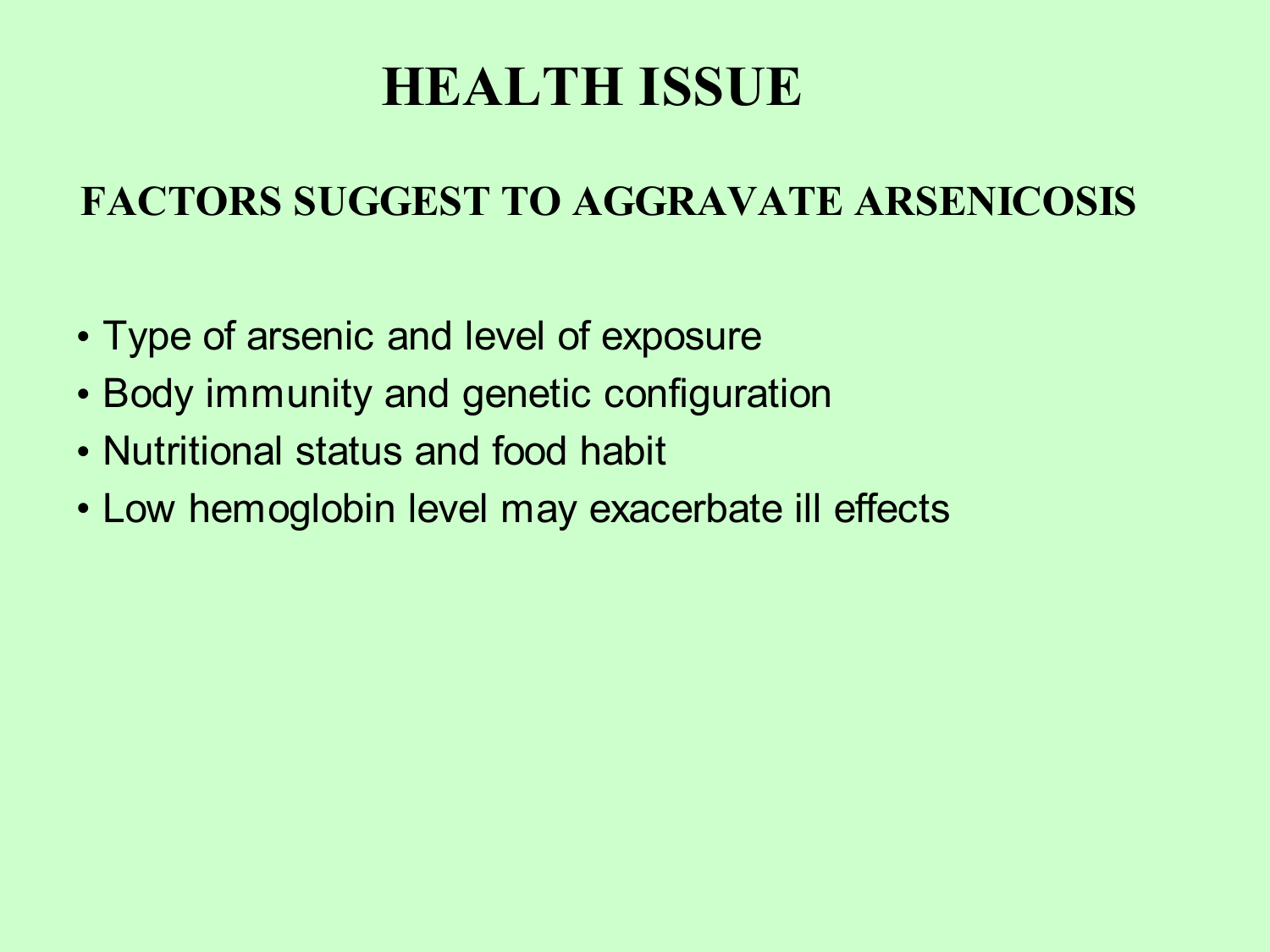## **COMMON MANIFESTATIONS OF ARSENICOSIS**

- Skin pigmentation, melanosis and leaco-melanosis
- Keratosis and Hiperkeratosis
- Skin Ulcers and dry gangrene
- Cancer of skin, U.bladder, Lungs etc.



Skin Lesions Keratosis Cancer Gangrene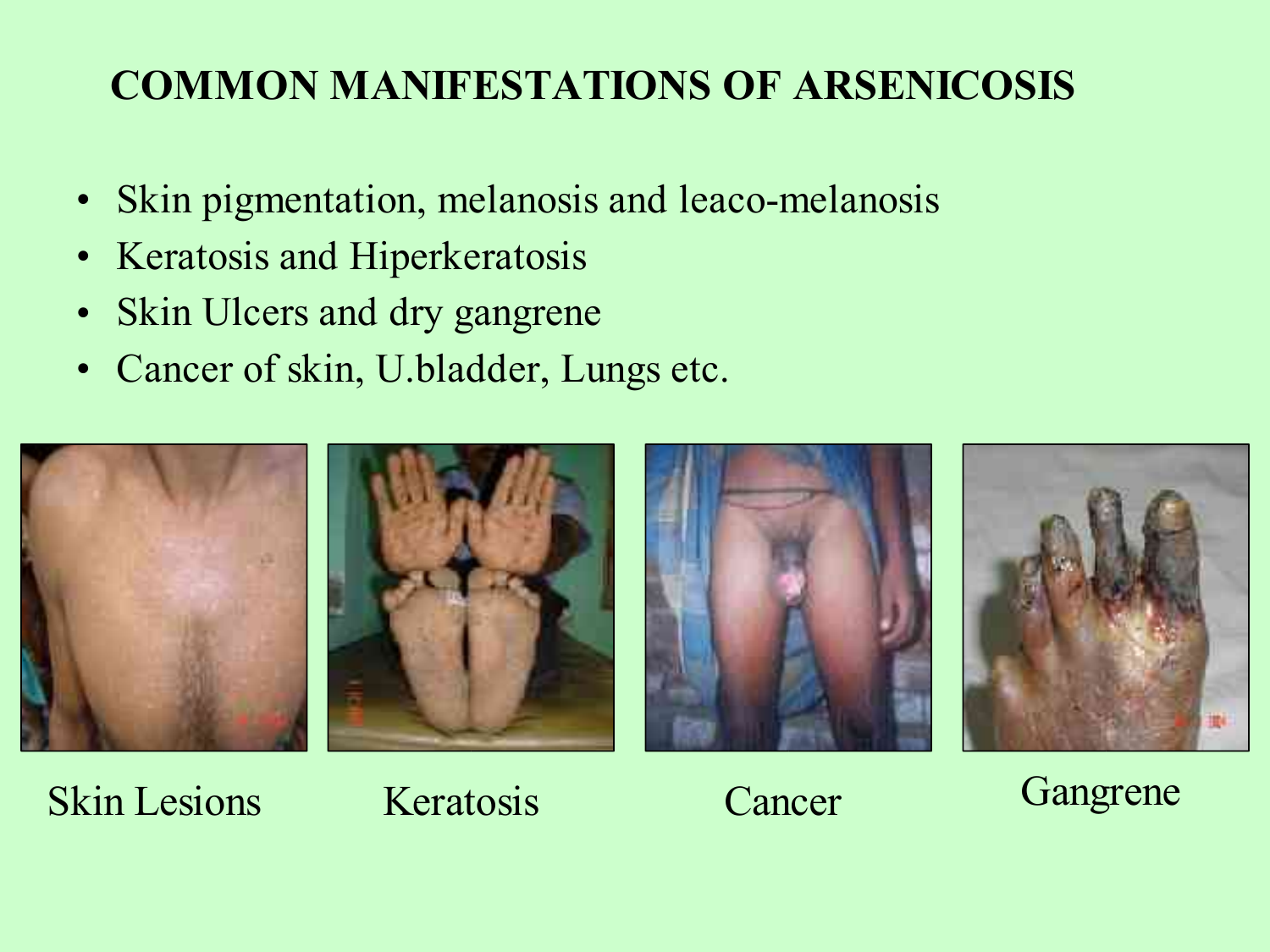### **OTHER SIGNS AND SYMPTOM AS EXPERIENCED BY HEALTH WORKERS (DCH)**

- Out of 16000 patients
- Chronic Broncolities and Bronchiectasis 30.7%,
- Burning sensation of Skin 20.4%
- Congestion of conjunctive 2.3%
- Non pitting edema 1.7%

#### **Other Emerging Health Problems as suggested by researchers**

- Adverse relationship between arsenic level and intelligence in young children?
- Adverse affect on fetus
- Low birth weight
- Obstructive airway diseases in young adult and children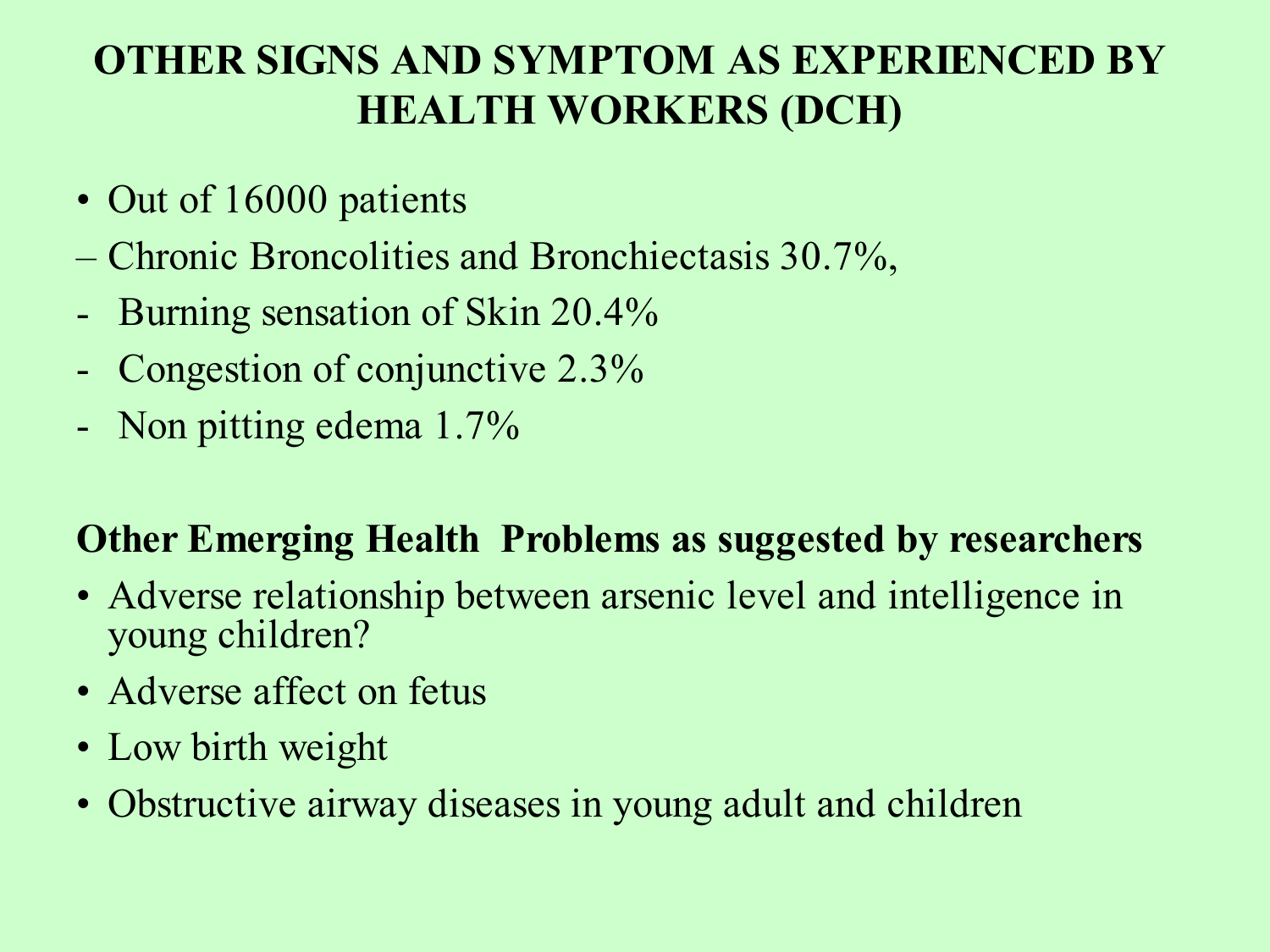#### **MANAGEMENT OF ARSENICOSIS**

- Arsenic free safe water
- Dietary Supplement and anti-oxidant fruits/vegetables/protein is important along with application of ointment  $(5 - 20\%$  Urea and salicylic)
- Complicated cases like skin cancer, ulcer, gangrene needs specialized medical and surgical management
- Social Economic and Physical rehabilitation.
- Mass community awareness and support to develop community based rehabilitation system.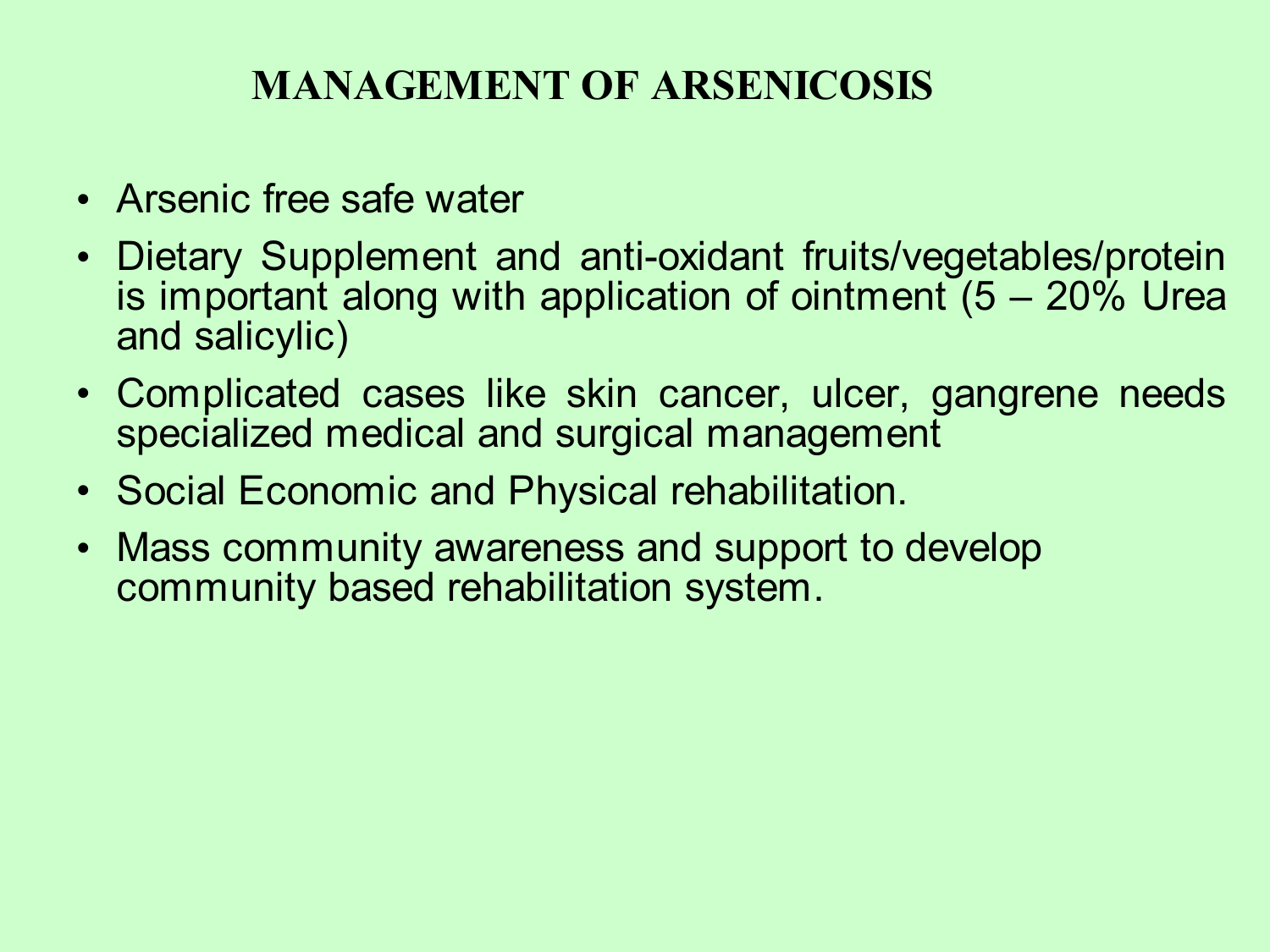#### **MAJOR PROBLEMS OF "ARSENICOSIS" MANAGEMENT**

- Lack of knowledge information and training for case detection and management by field workers
- Poor community motivation for safe water use complicated by physical nature of arsenic in water (tasteless, colorless and odorless)
- Socio-economic hazards due to ill-conceived idea about "Arsenicosis"
- Poor Resource allocation for rehabilitation and treatment
- Indiscriminate installation of Tube-well both private and public sector
- Even after introduction of policy and action Plan



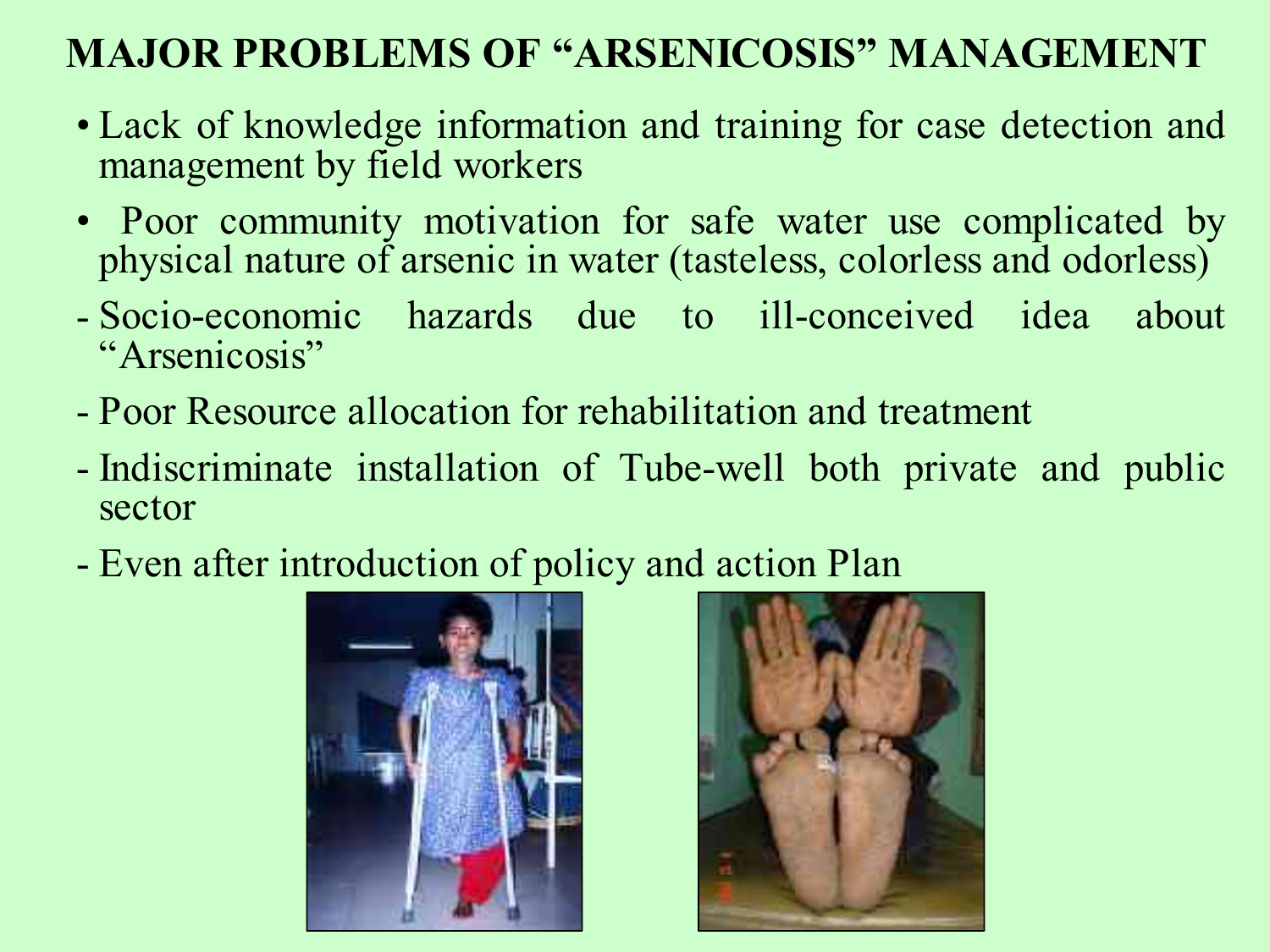#### **FOOD CHAIN AND SOIL CONTAMINATION - CONCERNS EXPRESSED IN VARIOUS DCH CONFERENCES**

- 1998, 2<sup>nd</sup> DCH conference the DCH Key note paper Prof. Rahman suggested "Research needed to understand effect on food chain and soil.
- In 2005 DCH conference, Dr. Chakraborti of SOES informed that 3200 tube-wells in 200 square kilometers are pumping 6 tones of arsenic on the surface
- Paper from Dept. Soil in Dhaka University suggested arsenic on irrigated soil may reach 5kg per Hector per year. Research in loss of production and food chain contamination.
- Study from Corneal University suggested per capita exposure of inorganic arsenic in rice is 32 times higher in Bangladesh than USA

**To understand relation between soil pollution and food chain** contamination further research is urgently needed as it has tremendous health and socio-economic impact on nations like Bangladesh.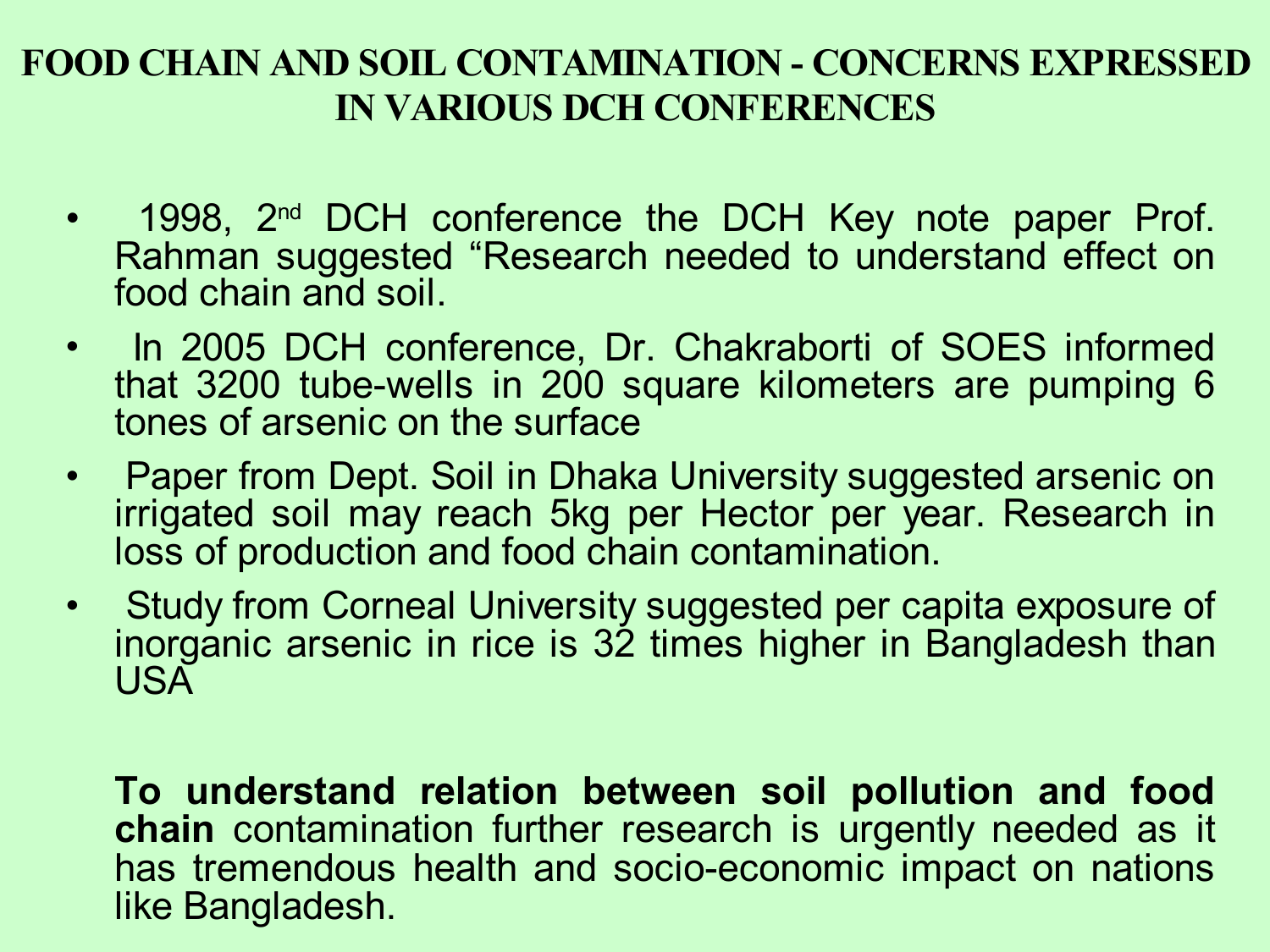# **DHAKA COMMUNITY HOSPITALS INVOLVEMENT WITH COMMUNITY BASED SUSTAINABLE OPTIONS FOR ARSENIC SAFE DRINKING AND COOKING WATER**

- The natural sources of river, pond and rainwater and Dug-wells are encouraged by DCH as water sources.
- Community participation and its support for options and site selection is important for sustainable programme
- Simple construction protocol for Dug-well, rainwater harvesting and sand filter
- Implementation procedures using locally available knowledge and resources with current sanitary knowledge
- Simple Safe maintenance procedure and devices



Dug-well P/RSF Rainwater Harvesting Idara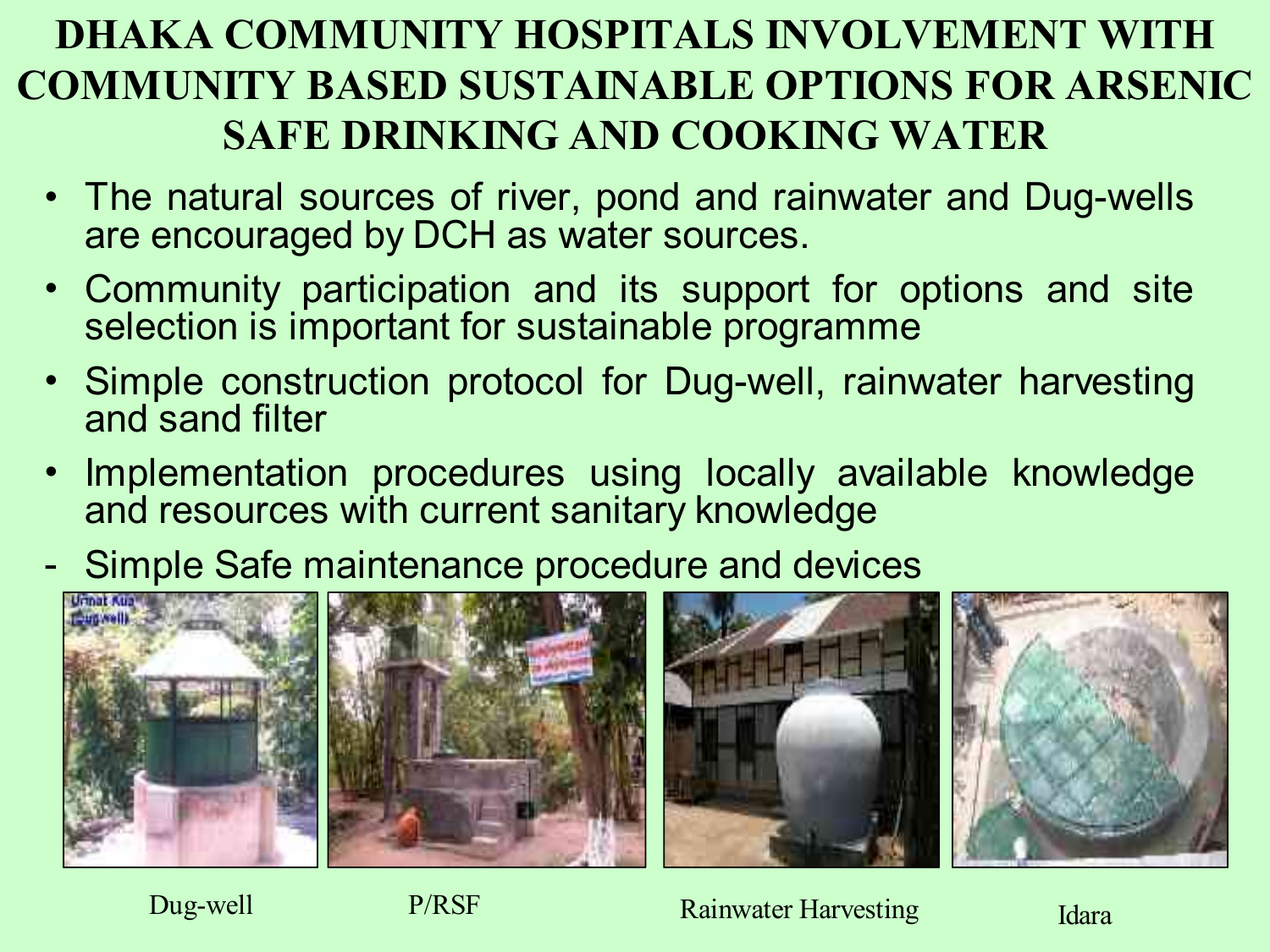#### **TOTAL DCH SAFE WATER OPTION TILL TODAY**

- A total of 350 Safe dug-wells
- 1132 Rain water harvesting unites
- 22 Sands filter from ponds
- 06 Sands filters from river

#### **PROBLEM FACED WITH**

#### • **Dug-well, R/PSF and Rainwater**

- Lack of communication and community motivation for development and maintenance of alternate water sources. Poor resource allocation by agencies leads to a) difficulty in developing locally available facilities to b) monitor water quality and maintenance protocol c) site selection and community participation programme
- Bacterial Contamination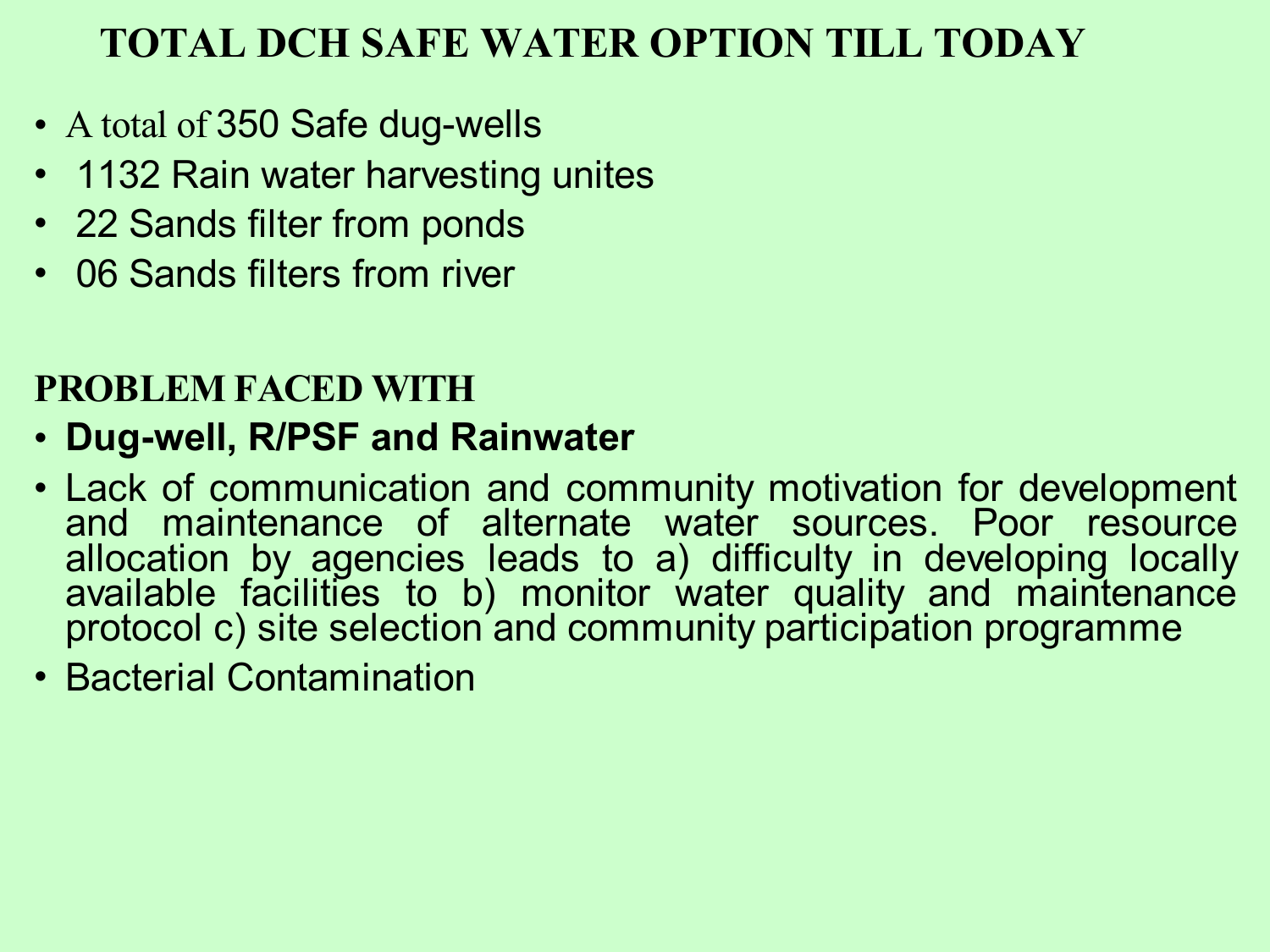#### **RECENT DCH EXPERIENCE WITH SAFE OPTIONS**

#### **Dug-well (Improved Dug-well)**

- June/July 2 months 20 Dug-wells 21 days chlorination
- Bacteria count rises above unacceptable levels after 3<sup>rd</sup> week
- Chlorinate after 21 days is satisfactory
- Sand boiling of Dug-well both vertically and laterally due to poor site selection
- Below 15ft. The Diggers feel exhausted, digging and correct building process may be compromised (lack of fresh air etc)
- Limitation of expert supervisions during Dug-well construction and lack of modern equipments
- Idara appears more promising than "Kua" (from maintenance community coverage and distribution point of view)
- **Sand Filter –** Promising, wherever there is a water source like pond and river
- **Rainwater** It is very promising needs more resource allocation and motivation for rainwater harvesting.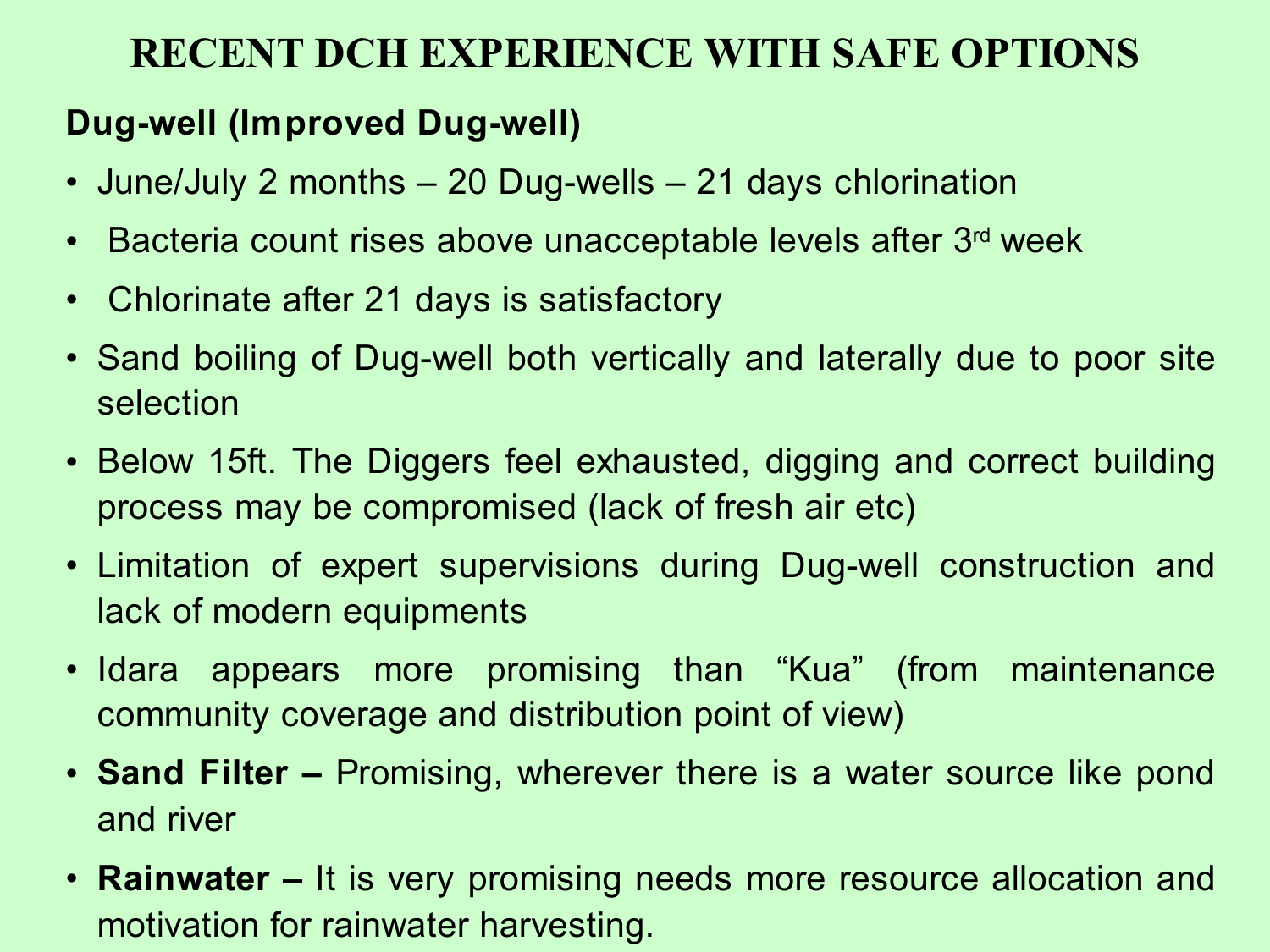# **PROBLEM FACED WITH OTHER OPTION**

#### **Deep Tube-well**

- How deep is deep?
- How to ensure proper sinking and stop cross contamination
- Water quality measurement (for other toxins)
- Re-chargeability of deep aquifer and its affect on environment
- Deep Aquifer will sustain for How Long?

# **Arsenic filters**

- Testing its efficacy not transparent
- **Regular maintenance and water quality monitoring**
- Sludge disposal still remains a major issue

#### **Shallow "Safe" Tube-wells**

- Unpredictability of safety
- Continuous monitoring
- Dry Season Problems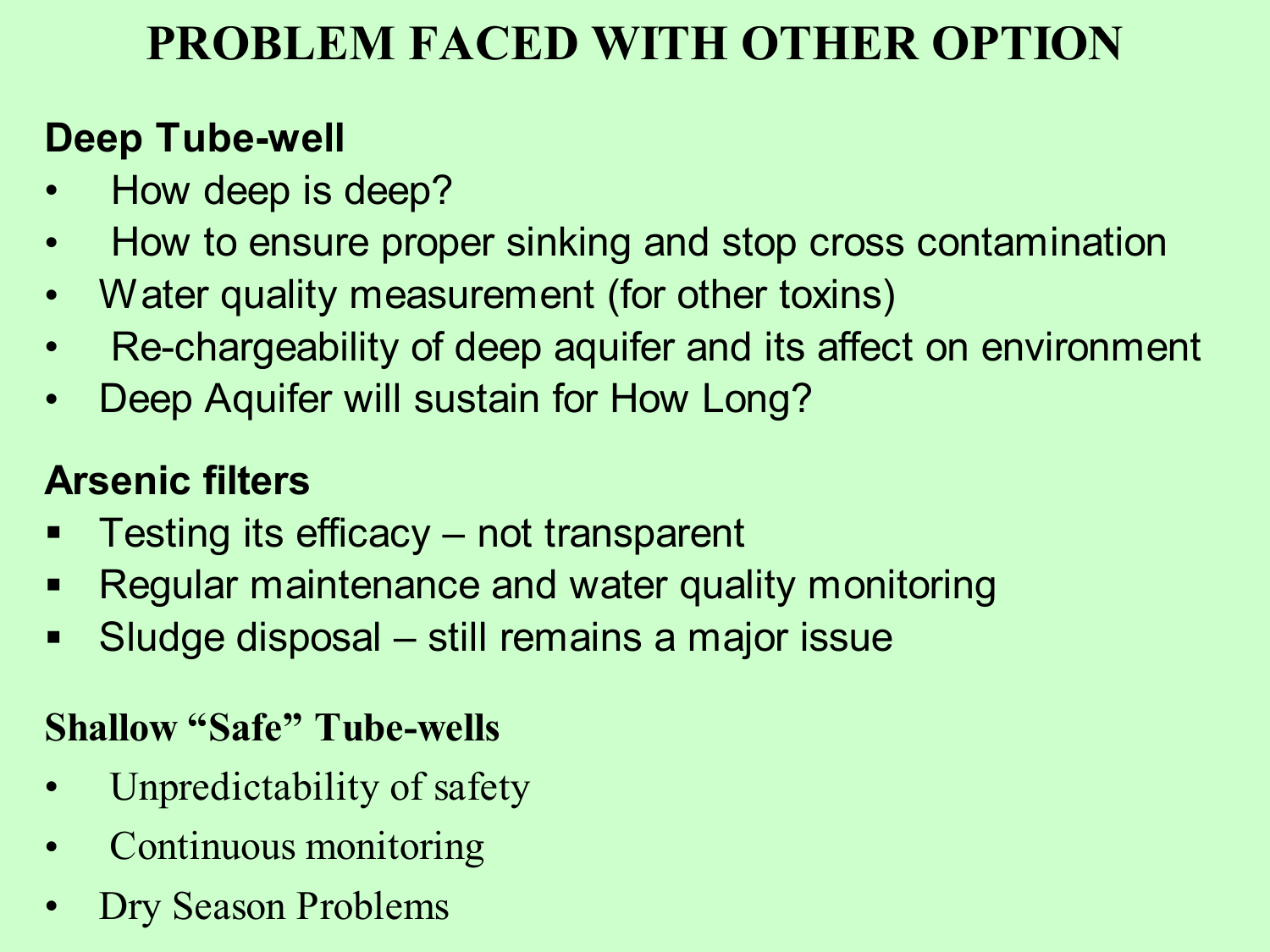#### **RECOMMENDATION FOR COMPREHENSIVE SAFE WATER SUPPLY**

- Rational and balanced use of all water sources
- Active support with resource allocation and nationwide motivation for safe use of abundant rain, surface and dug-well water
- Indiscriminate extraction of groundwater must be stopped and effective regulatory mechanism for proper groundwater use
- Short term emergency measures like water filters should be carefully and scientifically evaluated and selected before marketing (sludge management, affordable technology from maintenance must be properly documented)
- Resource allocation for training in case detection, treatment and rehabilitation
- Regional co-operation for equitable distribution of river water as this issue is vital for total water and environment protection of regional countries